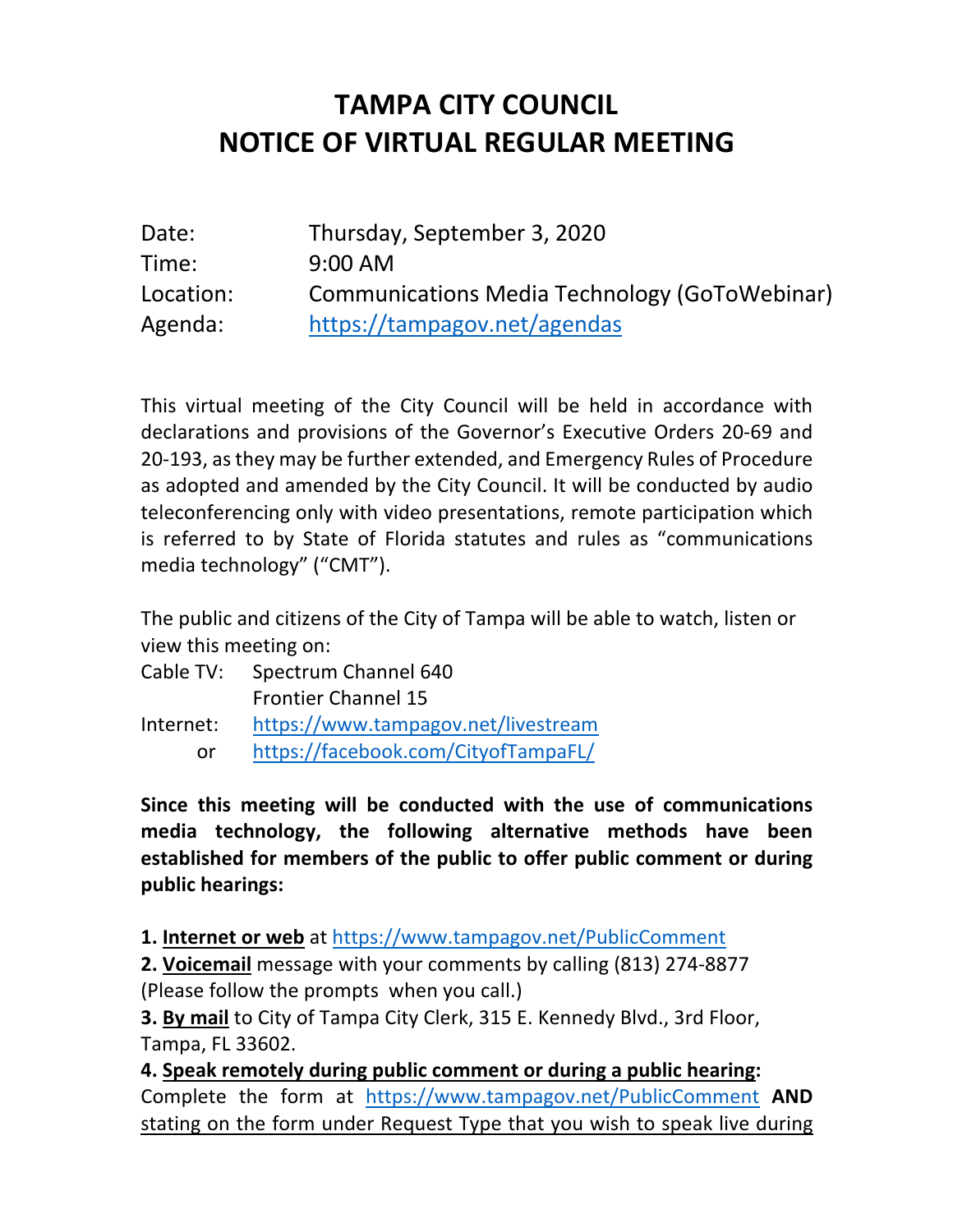the public comment period. You will be contacted with additional instructions.

## **5. Provide comments "in person" during the meeting:**

 Those individuals who do not have access to a communications media device or are otherwise unable to participate via communications media technology, may utilize the communications media technology device that will be made available to the public by the City of Tampa, during the virtual meeting, at:

The Tampa Convention Center 333 S. Franklin Street, Tampa FL 33602, (Channel Entrance only).

 *PLEASE NOTE: The members of the City Council will NOT be present at the Tampa Convention Center but will be participating in the virtual meeting via CMT. Use of masks and social distancing inside the building are required.* 

 Public comments, prerecorded and live, will be heard at the start of the meeting at the direction of the City Council. Comments specific to a public hearing will be heard when it appears on the agenda.

 All written or voicemail comments must be received no later than **9:00 AM**, **Wednesday, September 2, 2020**, in order to be made part of the official record of the meeting. Registration for speaking remotely at public comment or during public hearings by should also be completed by **9:00 AM**, **Wednesday, September 2, 2020**.

 Written comments may not exceed 400 words, and voicemail comments may not exceed 3 minutes in length. Recorded and live public comment will be heard at the start of the meeting. Voicemail comments will be played during the public comment section of the meeting and become part of the permanent record of the meeting. Written comments received by mail or email will be distributed to the City Council, and will also be included in the permanent record of the meeting. All public comments timely received by mail, email or voicemail will be afforded equal consideration as if the public  comments were made in person. **Persons requiring help in accessing this means of public participation should call 813-274-8397 for assistance**.

 For additional information, please contact City Council Attorney Martin Shelby at *Martin.Shelby@tampagov.net* or 813-274-8869.